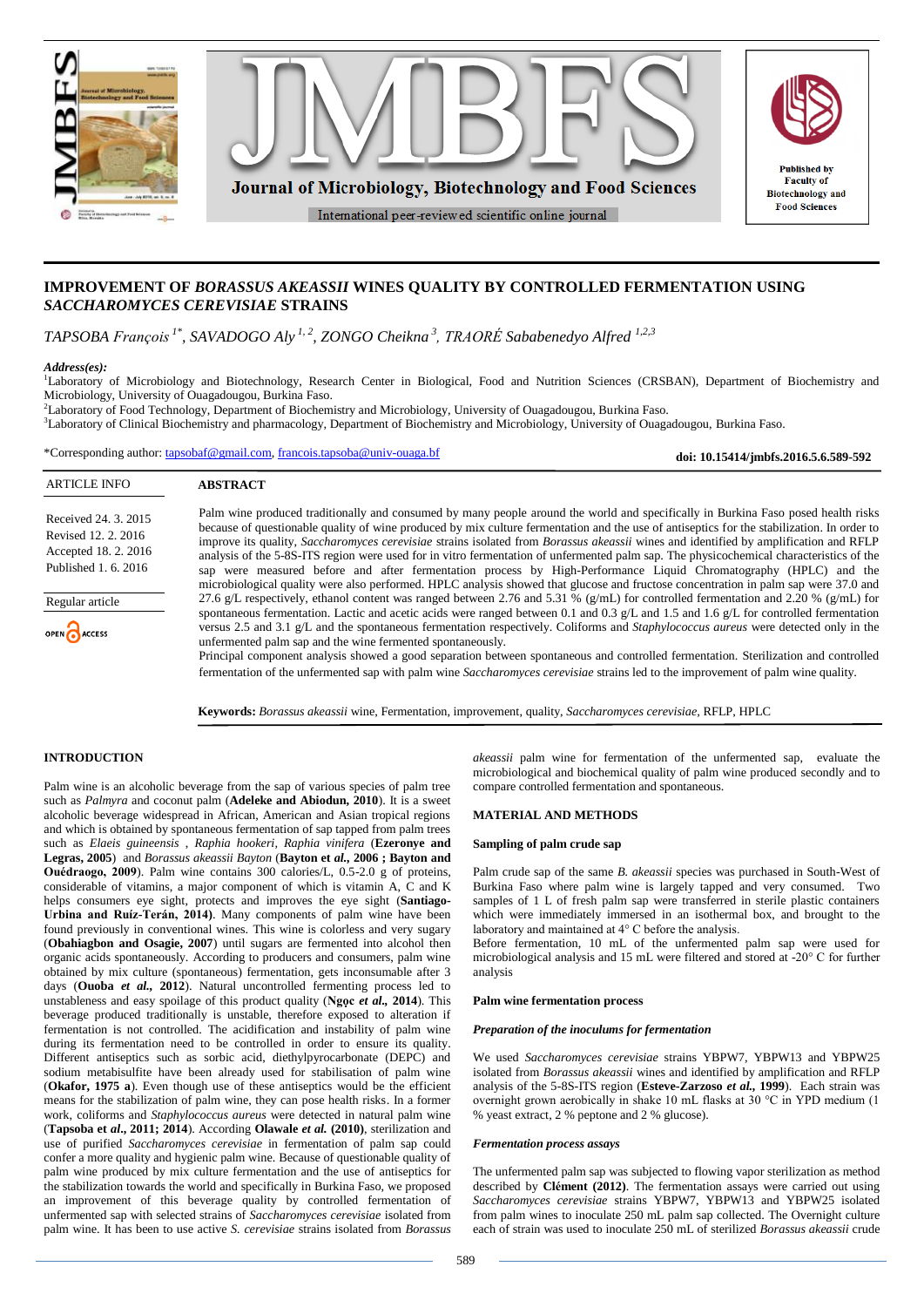sap at a density of  $10^6$ cells / mL. Spontaneous (Mix culture) fermentation was at the same time carried out with the endogenous microorganisms (natural microflora). The experiments were performed at 30° C for 72 hours.

Palm wines produced were designed CF7, CF13, CF25 and SP respectively. Sterile samples were collected at 24 hours time intervals for further analysis.

Wine was filtered using cheese cloth as method described by **Kumar** *et al.* **(2012)** and stored at 4°C. Then 10 mL were used for microbiological analysis and 15 mL were stored at -20 ° C for analysis of physico-chemical parameters. Glucides, organic acids, glycerol and ethanol were measured by HPLC in the supernatant. The pH was also measured using a pH-meter (WTW 82362) at 25°  $\mathcal{C}$ 

## **Biochemical and microbiological analyses of palm wines**

#### *Sugars, ethanol and organic acids analyses by High-Performance Liquid Chromatography (HPLC)*

Glucose, ethanol, glycerol and organic acids in palm wines were determined by High-Performance Liquid Chromatography (HPLC-1 Agilent 1260) equipped of a degasser G132A, a quaternary pump G1311 A, a passor of samples G131 A, a furnace G131 A, a detector UV (G131A) to the variable wavelength, a refractometer G1382 A and a column Phenomenex-Rezex ROA-Organics Acid H + (Size 300 x 7.8 mm). For analysis, column effluents were monitored by an UV detector (G131A) set at 210 nm and a refractometer (G1382A). The mobile phase (0.0005 N H2SO4) filtered through a 0.2 µm Millipore membrane filter was used at a low rate of 0.6 ml/min and 25 µl of the prepared sample were automatically injected.

The detection of targeted compounds was performed by refractometry for glucose, fructose, ethanol, glycerol and succinate and by UV spectrophotometry at a wavelength set at 210 nm for pyruvate and acetate.

## *Analysis of microbiological quality of produced palm wines*

In order to control the quality of palm wine produced, coliforms bacteria and *Staphylococcus aureus* counts were performed (**Norme ISO 7218, 2007**). Ten (10) mL of each sample were mixed with 90 mL of sterile peptone solution. Serial dilution was performed with the sterile peptone solution and 100 µL of decimal dilutions were plated in duplicate on Petri dishes. Chapman's Agar medium (Sigma Aldrich, USA) were used for *Staphylococcus aureus* counts and Violet Red Bile Agar (VRBL) (Biokar, France) for coliforms bacteria. Plates were incubated for 48 hours at 37±2°C *Staphylococcus aureus* counts and VRBL plates that were incubated at  $30\pm2\degree$ C for total coliforms and  $44\pm2\degree$ C for thermotolerant coliforms for 48 hours. Counts were expressed as colony forming units per mL (cfu/mL).

### *Principal Component Analysis (PCA) of different palm wines*

The comparison of different process was performed by Principal Component Analysis using the package FactoMineR of Rcommander of R 3.2.3.

#### **Data analysis**

Data analyses were performed with R 3.2.3. Data obtained were subjected to an analysis of variance (ANOVA) using the Fisher's least significant difference (LSD) test to determine significant differences between each sample (wine or sample) ( $P \le 0.05$ ). Principal Component Analysis (PCA) was performed to compare the different types of fermentation by using the package FactoMineR of **Rcommander** 

## **RESULTS AND DISCUSSION**

Strains used in this study were YBPW7, YBPW13 and YBPW25, isolated from *Borassus akeassii* wine. As presented in table 1, strains were identified as *S. cerevisiae* species by amplification and RFLP analysis of the 5-8S-ITS region (**Esteve-Zarzoso** *et al.,* **1999**).

#### **Table 1** Size (bp) of the PCR products and the restriction fragments

| <b>Strains</b> | <b>Fragments size</b> | <b>Restricted fragments size (pb)</b> | <b>Identification</b> |                      |
|----------------|-----------------------|---------------------------------------|-----------------------|----------------------|
|                | $(\mathbf{pb})$       | Hae III                               | Hinf I                |                      |
| YBPW7          | 880                   | 140-360                               | 120-180-220-300       | <i>S. cerevisiae</i> |
| YBPW13         | 850                   | 140-380                               | 120-180-220-300       | <i>S. cerevisiae</i> |
| YBPW25         | 850                   | 140-380                               | 120-180-220-300       | S. cerevisiae        |

Many authors reported that *S. cerevisiae* was the species as responsible for the fermentation and aroma of the wine (**Amoa-Awua** *et al,.* **2007; Stringini** *et al***., 2009; Ouoba** *et al.,* **2012**).

The kinetics of fermentation of palm sap by *S. cerevisiae* was presented in figure



a. Controlled fermentation with *Saccharomyces cerevisiae* strains



b. Mix culture fermenation of *Borassus akeassii* sap by endegenous microorganisms

**Figure 1** Kinetics of mix culture and controlled fermentation of *Borassus akeassii* palm wine

Substrates (glucose and fructose) detected in palm sap were consumed completely at 24 hours in the spontaneous (mix culture) fermentation as presented in figure 1a. According to **Opara et** *al.* **(2013)**, four micro-organisms were found to be frequently present during the mixed culture fermentation of palm sap. These micro-organisms in the order of succession are: Yeasts, *Micrococcus*, Lactic Acid bacteria and *Leuconostoc spp*.

We have analyzed substrates and metabolites present in palm sap and palm wines and the results are presented in table 2.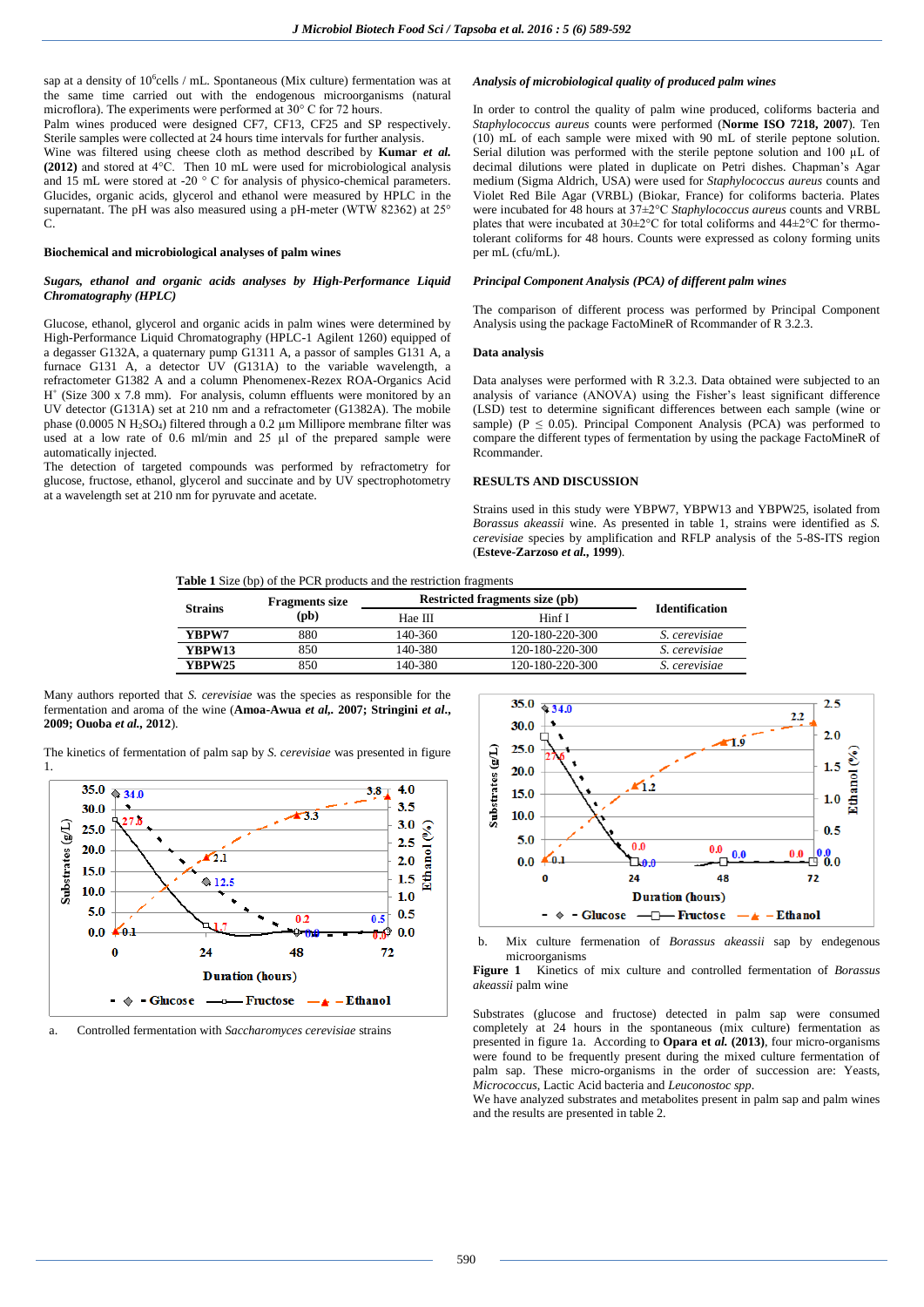**Table 2** Physico-chemical characteristics of crude sap and wines of *Borassus akeassii*

| <b>Samples</b> | pH  | Glucose<br>(g/L) | <b>Fructose</b><br>(g/L) | <b>Ethanol</b><br>$(\%)$ | <b>Glycerol</b><br>(g/L) | <b>Succinate</b><br>(g/L) | Acetate $(g/L)$ | <b>Malate</b><br>(g/L) | Lactate $(g/L)$ | Pyruvate<br>(g/L) |
|----------------|-----|------------------|--------------------------|--------------------------|--------------------------|---------------------------|-----------------|------------------------|-----------------|-------------------|
| <b>PWS</b>     | 6.5 | 34.0             | 27.6                     | 0.05                     | 0.10                     | 0.8                       | 1.0             | 1.2                    | 0.1             | <b>ND</b>         |
| <b>SP</b>      | 3.5 | 0.50             | 0.0                      | 2.20                     | 1.50                     | 1.1                       | 3.1             | 2.0                    | 2.5             | 0.1               |
| CF7            | 4.2 | 0.0              | 0.0                      | 5.31                     | 3.0                      | 2.4                       | 1.6             | 0.6                    | 0.2             | 0.2               |
| CF13           | 3.9 | 0.0              | 0.0                      | 3.34                     | 3.0                      | 2.5                       | 1.5             | 0.6                    | 0.3             | 0.5               |
| CF25           | 4.5 | 0.0              | 0.0                      | 2.76                     | 2.6                      | 2.5                       | 1.6             | 0.4                    | 0.1             | 0.2               |

**Legend:** PWS: Palm wine sap; SP: Spontaneous fermentation; CFX: Controlled fermentation with strain YVPWX; ND: Not detected

Ethanol was also found in all samples that indicating the alcoholic fermentation. Ethanol content was ranged between 2.76 and 5.31 % for controlled fermentation versus 2.20 % for spontaneous fermentation. Glucose and fructose were about 34.0 g/L and 27.6 g/L respectively but sucrose was not detected in unfermented palm sap. There was an important production of glycerol in the controlled fermentation. Glycerol concentration was ranged between 2.6 and 3.0 g/L versus 1.5 g/L in spontaneous fermentation process. Glycerol was the major fermentation by-product of *Saccharomyces cerevisiae*, which indirectly contributes to the sensory character of wine (**Yalçin and Özba, 2006**).

The comparison of physicochemical characteristics of palm wines shows that the wine produced by mix culture fermentation is more acidic that those obtained by controlled fermentation. It has also been shown that the mix culture fermentation process is acidic as it progresses and there is proliferation of micro-organisms depending on the condition of the medium (**Opara** *et al.,* **2013**). **Naknean** *et al.* **(2010)** reported that when fructose is available in wine and lactic acid bacteria are able to grow, they can produce equimolar amounts of lactic and acetic acids from fructose and this could constitute a serious source of acetic acid in wine.

The results of microbiological quality of palm sap and wine were presented in table 3.

**Table 3** Microbiological characteristics of palm sap and wines of *Borassus akeassii*

| Samples    | $TC(10^4)$ | FC $(10^2)$ | S. aureus $(10^5)$ |
|------------|------------|-------------|--------------------|
| <b>PWS</b> | 3.75       | 1.5         | 3.4                |
| <b>SP</b>  | 1.75       | 0.75        | 1.5                |
| CF7        | ND         | ND          | ND                 |
| CF13       | ND         | ND          | ND                 |
| CF25       | ND         | ND          | ND                 |

**Legend**: PWS: Palm wine sap; SP: Spontaneous fermentation; CFX: Controlled fermentation with strain YBPWX; ND: Not detected; TC: Total coliforms; FC: Thermotolerant coliforms

In the palm wine obtained by mix culture fermentation and the crude sap, we have detected coliforms and *Staphylococcus aureus* while in the controlled fermentation, they were not detected. The presence of these microorganisms revealed that unfermented palm sap used is collected under unhygienic condition (**Olawale** *et al,.* **2010; Tapsoba et** *al.,* **2014**).

Bacteria and yeasts usually contaminate the juice as it is tapped and there are changes in biochemical composition of the palm wine (**Olawale** *et al.,* **2010**). Normally, palm sap is a raw material to produce palm sugar syrup. Some factors affected the quality of palm sugar syrup such as processing method and quality of palm sap (**Phaichamnan** *et al.,* **2010**).

**Naknean** *et al.* **(2009)** studied the effect of processing method on quality of palm sugar syrup. Flowing vapor sterilization could be important before fermentation of palm sap because the presence of potential endogenous microorganisms is avoided. The microbiological quality of palm sap becomes important to obtain a more quality and hygienic palm wine.

According to **Olawale** *et al.* **(2010)**, the sterilization and the use of purified *Saccharomyces* in fermentation of palm sap led to a more quality and hygienic palm wine. Of the yeasts responsible for palm wine fermentation, the predominant and best alcoholic fermenter was *Saccharomyces cerevisiae* (**Stringini** *et al.,* **2009**).

Fermentation processes were compared using principal component analysis (PCA) as presented in figure 2. This analysis showed a good separation between fermentation processes. The PCA gives also an overview of the differences between the mix culture fermentation and controlled fermentation.



Legend: PWS: Palm wine sap; SP: Mixed culture fermentation; CFX: Controlled fermentation with *S. cerevisiae* strain X

**Figure 2** Principal component analysis of palm wine fermentation

The wines produced by controlled fermentation (CF7; CF13 and CF25) were grouped together in the bottom right of the figure 2. The wine produced by mix culture fermentation (SP) was at the top of the figure while the unfermented sap (PWS) was shown in the bottom left. This analysis shows that there is a difference between the unfermented sap, the wine produced by mix culture fermentation and the wine obtained by controlled fermentation.

Figure 3 provides the flow chart for controlled fermentation for improved palm wine. Indeed, this diagram provides a wine, different of the wine obtained by mix culture fermentation. It enables the improvement of microbiological and physicochemical quality of palm wine.



**Figure 3** Flow chart (diagram) for controlled fermentation of palm wine